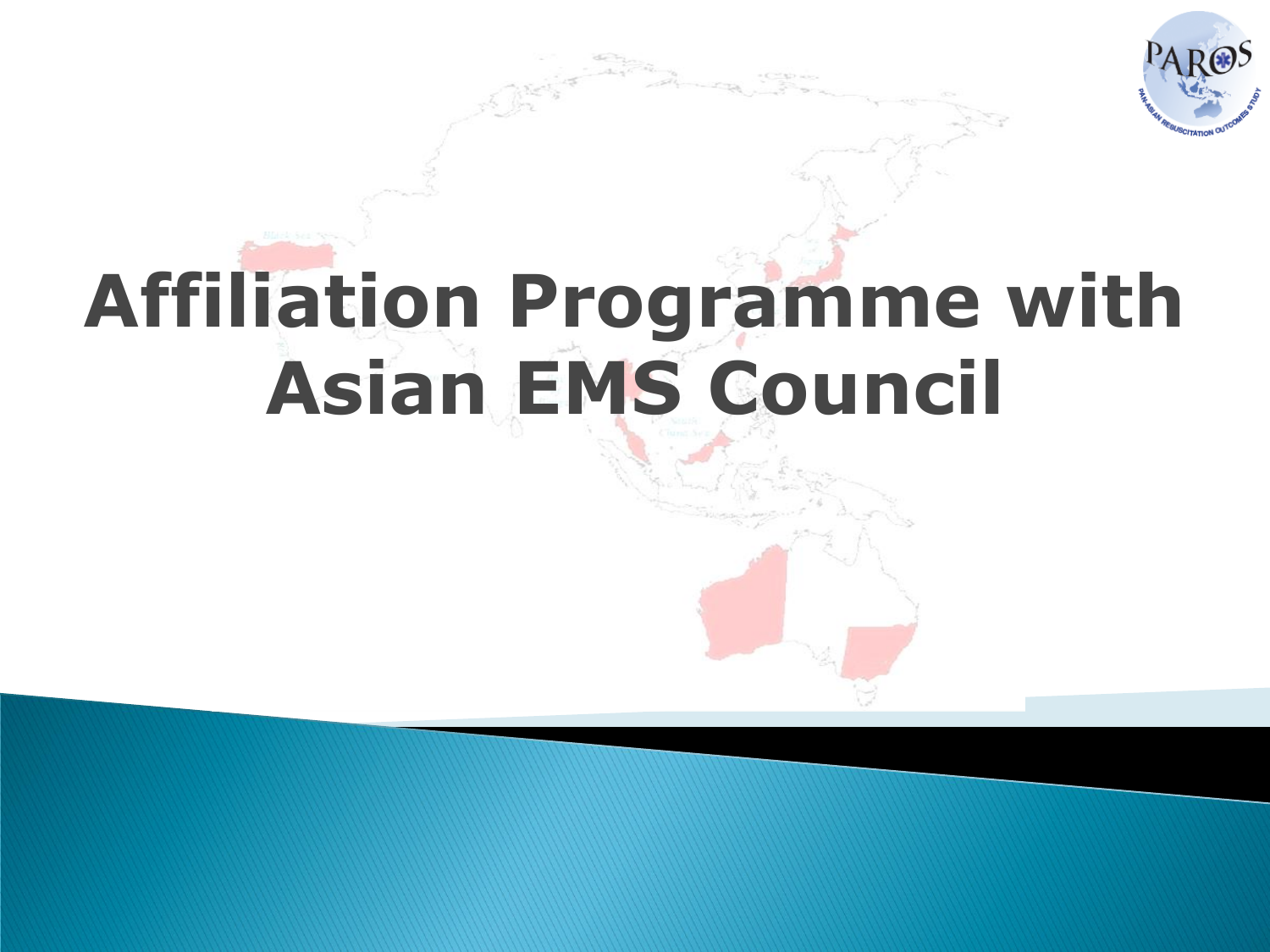# **OUTLINE**



- 1. Asian EMS Council
	- **Background**
	- Current Status/Focus
- 2. Proposed Affiliation with PAROS
	- Set-up
	- Interested Countries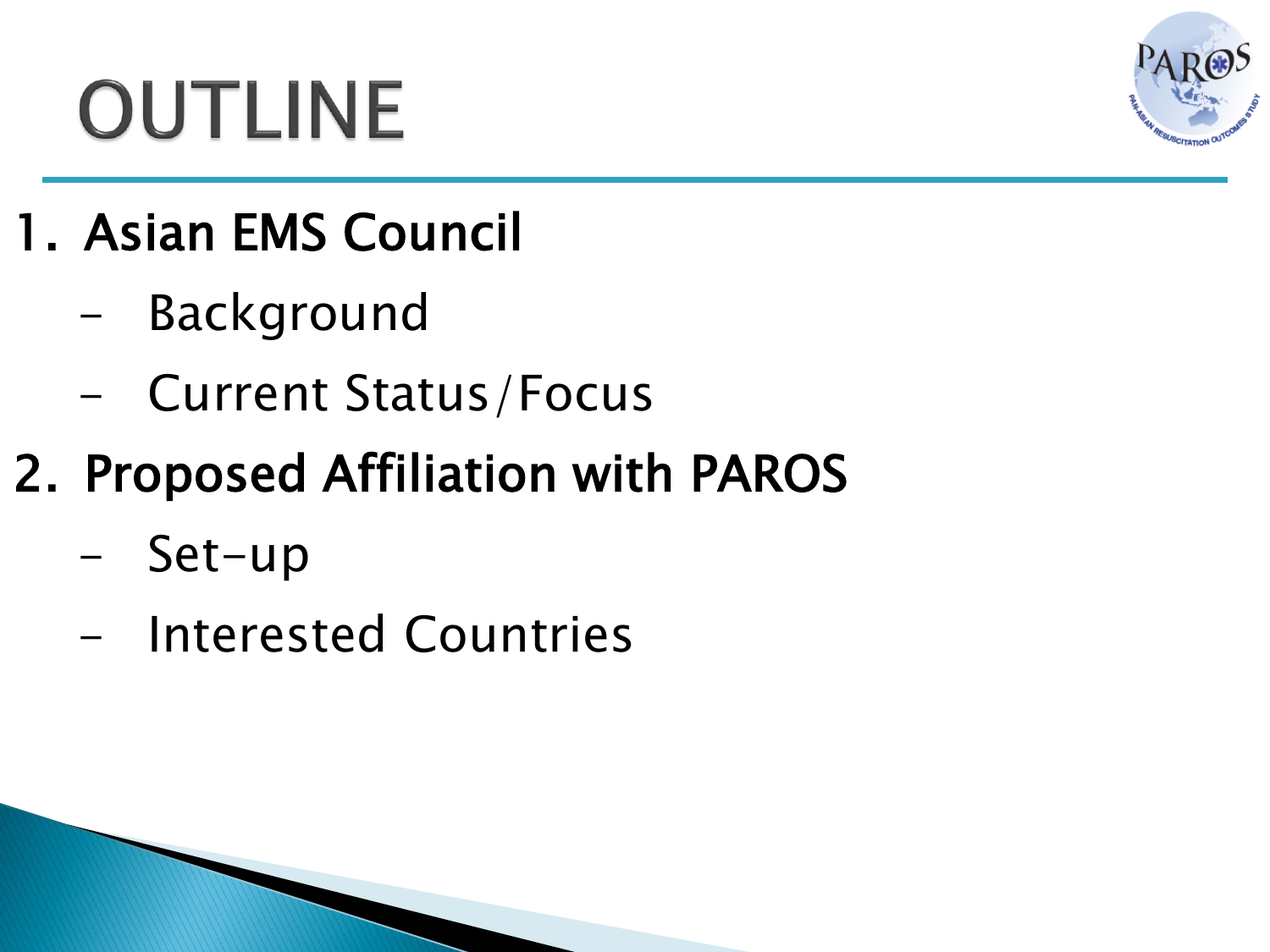## 1. Asian EMS Council - Background

#### **Objective**

Promote and advocate Pre-hospital care/EMS in Asia

#### **Focus for Membership**

Individual-based, community-focused physicians actively involving in EMS and Pre-hospital care medicine

| <b>Board Members</b>                                                                                                                                                                                                                                            | <b>Advisory Members</b>                                          |
|-----------------------------------------------------------------------------------------------------------------------------------------------------------------------------------------------------------------------------------------------------------------|------------------------------------------------------------------|
| • Chair: Sang Do Shin (Korea)<br>• Vice Chair: Marcus Ong (Singapore)<br>• Secretary: Jae Kwang Kim (Korea)<br>• Pairoj Khruekarnchana(Thailand)<br>• William Woo (Hong Kong)<br>• Nik H Rahman(Malaysia)<br>• Matthew Ma (Taiwan)<br>• Hideharu Tanaka (Japan) | • Ron Pirrallo (USA)<br>• Ritu Sahni (USA)<br>• David Cone (USA) |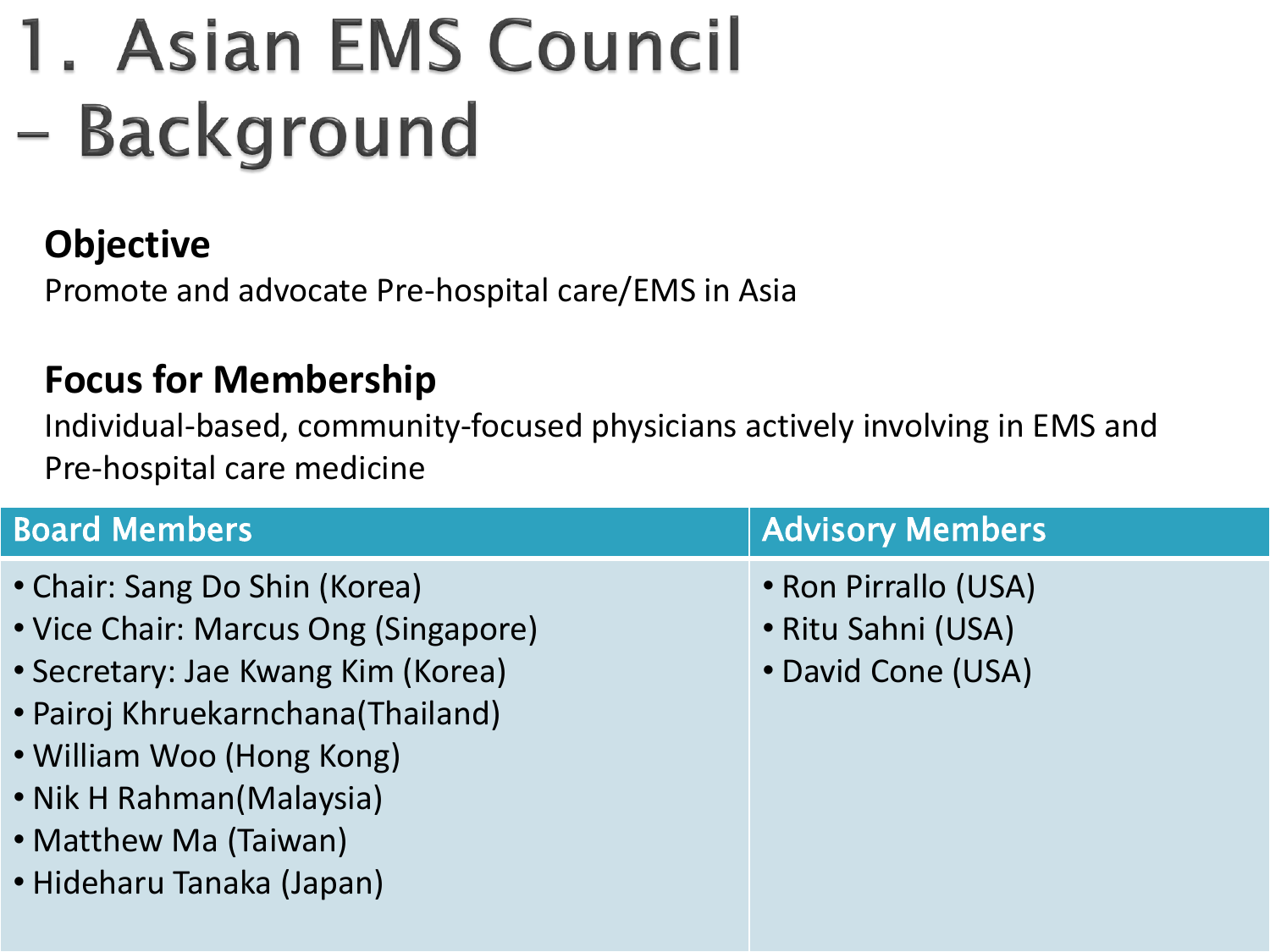## 1. Asian EMS Council - Current Status/Focus

### **Mission of Asian EMS Council**

- 1. Promote sharing of experience of other EMS systems
- 2. Act as advocates for EMS to different communities
- 3. Create opportunities for education and training for EMS physicians and providers
- 4. Collaborate with each other for advancement of EMS systems
- 5. Undertake research projects on pre-hospital care

### **Currently Working on**

Comparison of EMS Systems of Pan-Asian Countries